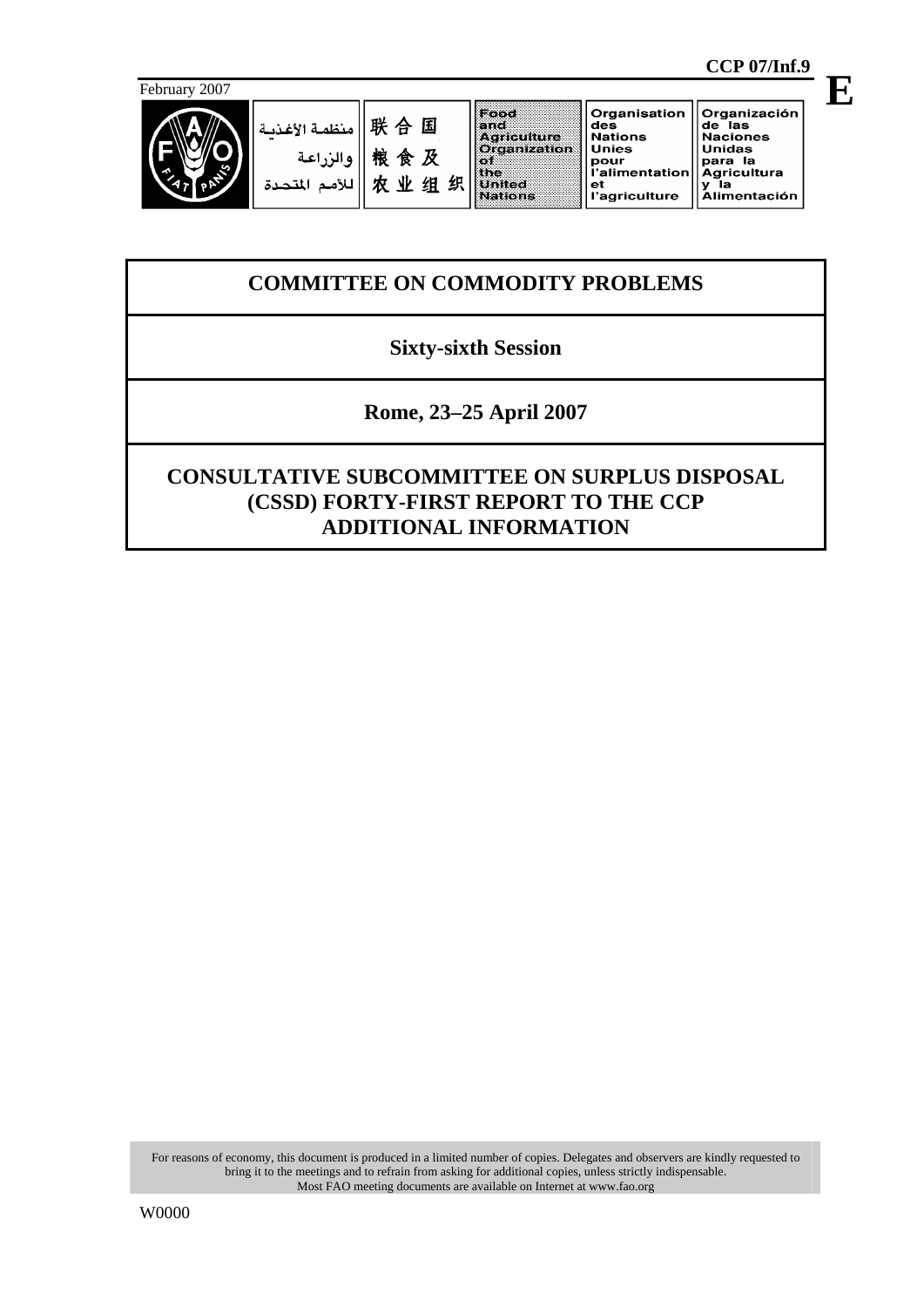|                      | $\cdots$       |                           |  |  |
|----------------------|----------------|---------------------------|--|--|
| Argentina            | Australia      | Austria                   |  |  |
| Bangladesh           | Belgium        | Bolivia                   |  |  |
| <b>Brazil</b>        | Canada         | Costa Rica                |  |  |
| Cuba                 | Ecuador        | <b>European Community</b> |  |  |
| Egypt                | France         | Germany                   |  |  |
| Ghana                | Greece         | Guyana                    |  |  |
| India                | Indonesia      | Iraq                      |  |  |
| Ireland              | Italy          | Jamaica                   |  |  |
| Japan                | Lebanon        | Malawi                    |  |  |
| Mexico               | Myanmar        | <b>Netherlands</b>        |  |  |
| New Zealand          | Pakistan       | Paraguay                  |  |  |
| Peru                 | Spain          | Sri Lanka                 |  |  |
| Thailand             | Turkey         | United Kingdom            |  |  |
| <b>United States</b> | Uruguay        |                           |  |  |
|                      | Observers (16) |                           |  |  |
| Chile                | Denmark        | Dominican Republic        |  |  |
| El Salvador          | Finland        | Guatemala                 |  |  |
| Honduras             | Iran           | Jordan                    |  |  |
| Republic of Korea    | Malta          | Norway                    |  |  |
| Panama               | Philippines    | Sweden                    |  |  |
| Switzerland          |                |                           |  |  |

### **Table 1: Members, Observers and Observer Organizations (as of 30 November2006) Members (41)**

#### **International Organizations (7)**

International Bank for Reconstruction and Development (IBRD) International Cotton Advisory Committee (ICAC) International Federation of Agricultural Producers (IFAP) International Monetary Fund (IMF) Organization of Economic Cooperation and Development (OECD) Organization of American States (OAS) United Nations Economic Commission for Latin America and the Caribbean (ECLAC)

#### **Table 2: Meetings convened and attendance during period under review (October 2004 to December 2006)**

| <b>Meeting</b> | Date              | <b>Members and Observers</b> |
|----------------|-------------------|------------------------------|
| 454th          | 18 January 2005   | 20                           |
| 455th          | 2 March, 2005     | 12                           |
| 456th          | 15 June 2005      | 18                           |
| 457th          | 22 September 2005 | $17 + 1$                     |
| 458th          | 7 December 2005   | 16                           |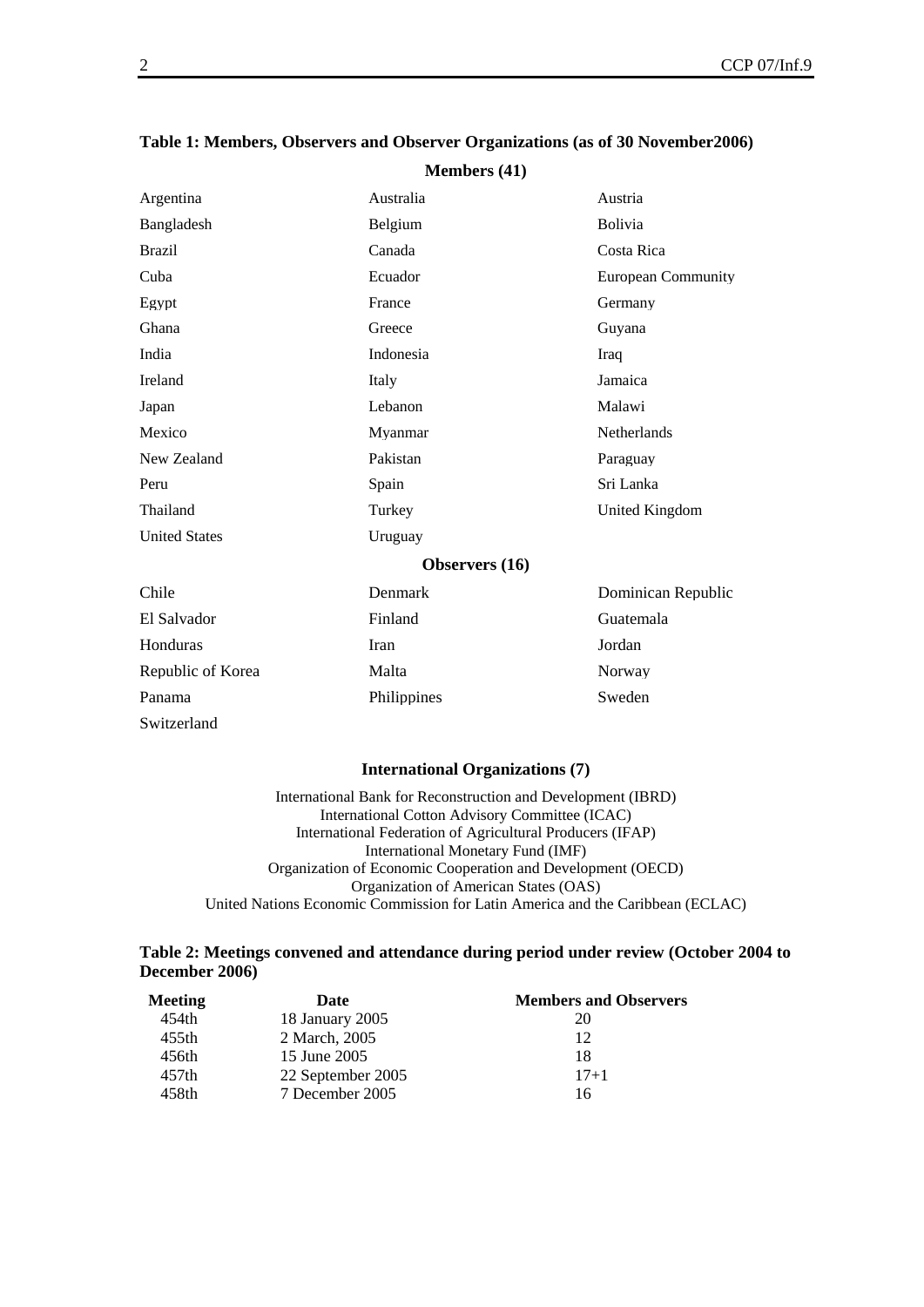**Table 3: Commodity transactions reported to the CSSD, by commodity group (1996 to November 2006)** 

| <b>Commodity</b>     | 1996        | 1997    | 1998       | 1999                  | 2000  | 2001  | 2002  | 2003      | 2004                     | 2005                     | 2006 |
|----------------------|-------------|---------|------------|-----------------------|-------|-------|-------|-----------|--------------------------|--------------------------|------|
|                      |             |         |            | - 000 metric tonnes - |       |       |       |           |                          |                          |      |
| Wheat/wheat flour    | 2 2 1 1.8   | 1 610.7 | 2479.4     | 4 3 5 1 .6            | 415.2 | 228.4 | 72.0  | 3 9 8 2.9 | 198.7                    | 89                       | 177  |
| Other grains/cereals | 1 4 2 0 . 1 | 926.4   | 475.4      | 1 5 2 0.8             | 58.5  | 20.2  | 8.3   | 1 408.5   | $\overline{\phantom{a}}$ | $\overline{\phantom{a}}$ | 48   |
| Rice                 | 359.2       | 239.3   | 975.2      | 567.2                 | 11.0  | 187.9 | 15.5  | 406.4     | 171.5                    | 112                      | 108  |
| O <sub>il</sub>      | 190.1       | 184.4   | 146.0      | 159.7                 | 9.6   | 0.3   | 8.9   | 256.9     | $\overline{\phantom{a}}$ | $\overline{\phantom{a}}$ |      |
| Dairy products       | 7.9         | 6.2     | 6.0        | 112.6                 | 1.0   | 0.7   | 0.1   | 24.4      | 10                       | $\overline{\phantom{a}}$ |      |
| Soybean/soybean meal | 148.0       | 102.0   | 147.3      | 653.2                 | 0.0   | 0.0   | 0.0   | 655.9     | $\overline{\phantom{a}}$ | 3                        | 38   |
| Pulses               | 181.5       | 145.0   | 53.8       | 46.9                  | 7.4   | 3.8   | 1.9   | 128.2     | $\overline{\phantom{a}}$ | $\overline{\phantom{a}}$ |      |
| Sugar                | 15.7        | 16.2    | 3.5        | 3.4                   | 2.0   | 0.6   | 0.3   | 0.0       | $\overline{\phantom{0}}$ | $\blacksquare$           |      |
| Other commodities    | 16.5        | 24.8    | 28.2       | 438.9                 | 2.0   | 0.2   | 0.1   | 59.8      | 525.1                    | $\overline{\phantom{a}}$ |      |
| <b>Total</b>         | 4 5 5 0 .8  | 3 255.0 | 4 3 1 4 .8 | 7854.3                | 506.7 | 442.1 | 107.1 | 6922.9    | 905.3                    | 203.4                    | 372  |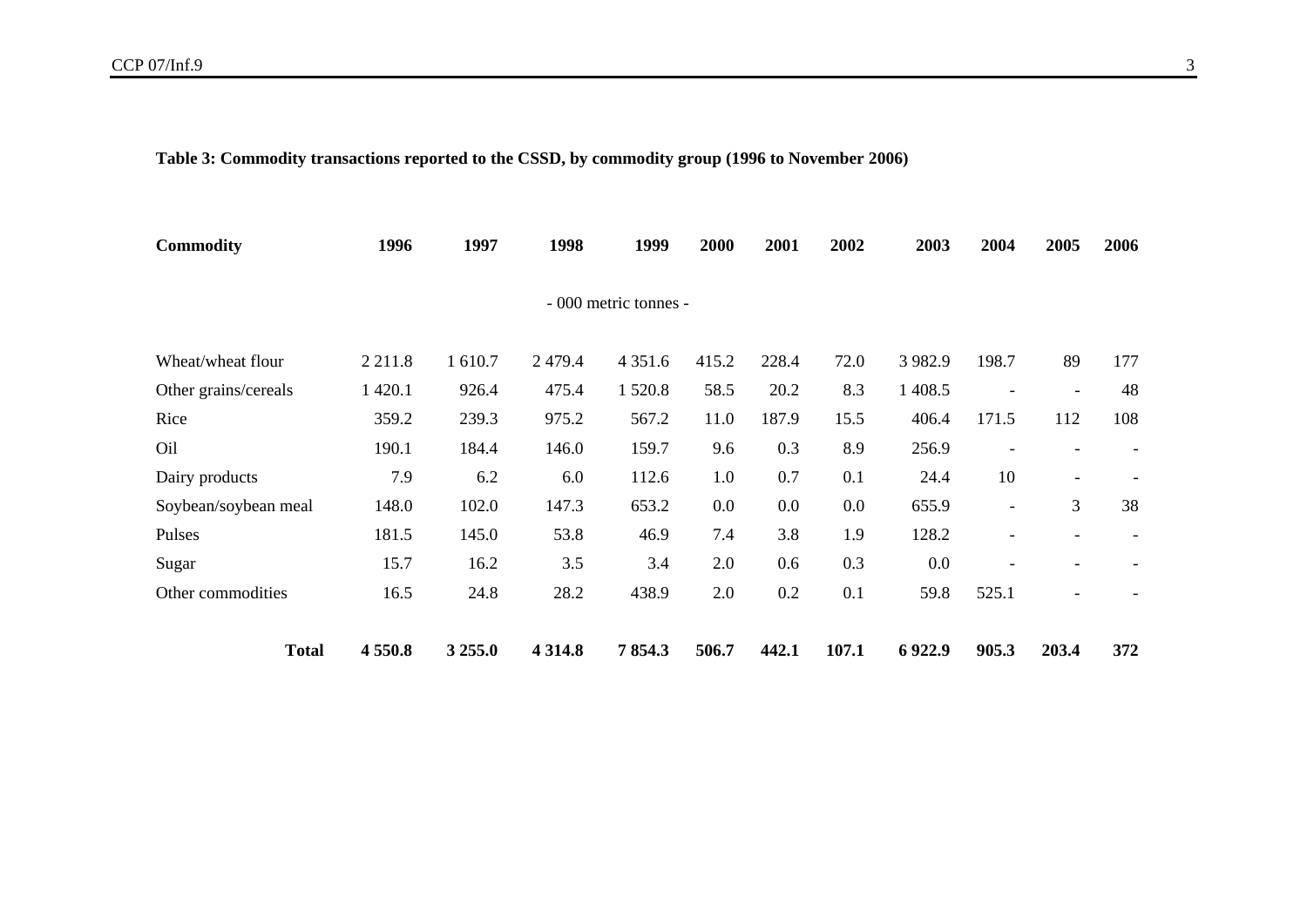### **Table 4: CSSD notification, by supplier, recipient and by transaction type for each commodity (1996-November 2006)**

|                                            | 1996             | 1997                     | 1998                     | 1999             | 2000                     | 2001             | 2002                     | 2003             | 2004                     | 2005                     | 2006                     |
|--------------------------------------------|------------------|--------------------------|--------------------------|------------------|--------------------------|------------------|--------------------------|------------------|--------------------------|--------------------------|--------------------------|
| <b>Notifications:</b>                      |                  |                          |                          |                  |                          |                  |                          |                  |                          |                          |                          |
| By aid-supplying country                   | 234              | 168                      | 105                      | 97               | 41                       | 30               | 25                       | 34               | 24                       | $22\,$                   | 33                       |
| By World Food                              |                  |                          |                          |                  |                          |                  |                          |                  |                          |                          |                          |
| Programme                                  | 39               | 18                       | $\boldsymbol{0}$         | $\boldsymbol{0}$ | $\boldsymbol{0}$         | $\boldsymbol{0}$ | $\boldsymbol{0}$         | $\boldsymbol{0}$ | $\boldsymbol{0}$         | $\boldsymbol{0}$         | $\boldsymbol{0}$         |
| <b>Recipient countries</b><br>involved in: |                  |                          |                          |                  |                          |                  |                          |                  |                          |                          |                          |
| <b>Bilateral notifications</b>             | 62               | 68                       | 60                       | 52               | 33                       | 24               | 18                       | 30               | 24                       | 22                       | 27                       |
| <b>Type of Transaction</b>                 |                  |                          |                          |                  |                          |                  |                          |                  |                          |                          |                          |
| <b>All Commodities)</b>                    | 145              | 95                       | 37                       | 51               | 27                       | $\sqrt{2}$       | $\mathbf{1}$             | 513              |                          |                          |                          |
| Type 1 & 2                                 | $\overline{9}$   | $\,8\,$                  | $\mathbf{1}$             | $\mathbf{1}$     | $\mathbf{1}$             | $\boldsymbol{0}$ | $\blacksquare$           | 23               | $\mathbf{1}$             |                          |                          |
| Type 2                                     | 37               | 23                       | 31                       | $20\,$           | 16                       | 13               | $\overline{9}$           | 225              | $\mathbf{1}$             | 3                        | 15                       |
| Type 3                                     | $\blacksquare$   | $\overline{\phantom{a}}$ | $\blacksquare$           | $\Box$           | $\blacksquare$           | $\overline{a}$   | $\overline{\phantom{a}}$ | ÷,               | $\overline{\phantom{m}}$ | $\overline{\phantom{a}}$ | $\blacksquare$           |
| Type 4                                     | 31               | 15                       | 14                       | 16               | $\blacksquare$           | $20\,$           | $\overline{\phantom{a}}$ | $\blacksquare$   | $20\,$                   | 19                       | $22\,$                   |
| Type 3 & 4                                 | $\frac{1}{2}$    | $\blacksquare$           | $\overline{\phantom{a}}$ | $\Box$           | ÷,                       | $\overline{a}$   |                          |                  | $\overline{\phantom{a}}$ | $\overline{\phantom{a}}$ | $\blacksquare$           |
| Type 5                                     | $\boldsymbol{7}$ | $\mathfrak{Z}$           | $\boldsymbol{7}$         | $\sqrt{2}$       | 5                        | $\overline{4}$   |                          |                  |                          |                          | $\blacksquare$           |
| Type 1&6                                   | $\blacksquare$   | $\overline{a}$           | $\blacksquare$           | ÷,               | $\overline{\phantom{a}}$ | $\blacksquare$   |                          |                  |                          |                          | $\overline{\phantom{a}}$ |
| Type 6                                     | 35               | 18                       | 14                       | 13               | 9                        | $\boldsymbol{7}$ | $\sqrt{2}$               | 353              |                          |                          | $\blacksquare$           |
| Type 9                                     | $\blacksquare$   | $\frac{1}{2}$            | $\mathbf{1}$             | ÷,               |                          |                  |                          |                  |                          |                          | $\overline{\phantom{a}}$ |
| Type 10a                                   | 19               | $22\,$                   | 39                       | 9                | $\overline{c}$           |                  | 9                        | 11               | $\overline{c}$           | $\mathbf{1}$             | $\mathbf{1}$             |
| Type 13                                    |                  |                          |                          |                  |                          |                  |                          |                  |                          |                          | $\blacksquare$           |
| n/a                                        |                  |                          |                          |                  |                          |                  | $\overline{3}$           |                  |                          |                          |                          |
| <b>Total Transactions</b>                  | 283              | 183                      | 144                      | 112              | 60                       | 39               | 24                       | 1 1 2 5          | 24                       | 23                       | $38\,$                   |
| Number of aid-<br>supplying countries      | $11\,$           | $10\,$                   | $11\,$                   | $8\,$            |                          | $7\quad 6$       | $\overline{4}$           | $\sqrt{2}$       | $\mathfrak{Z}$           | $\overline{2}$           | $\sqrt{2}$               |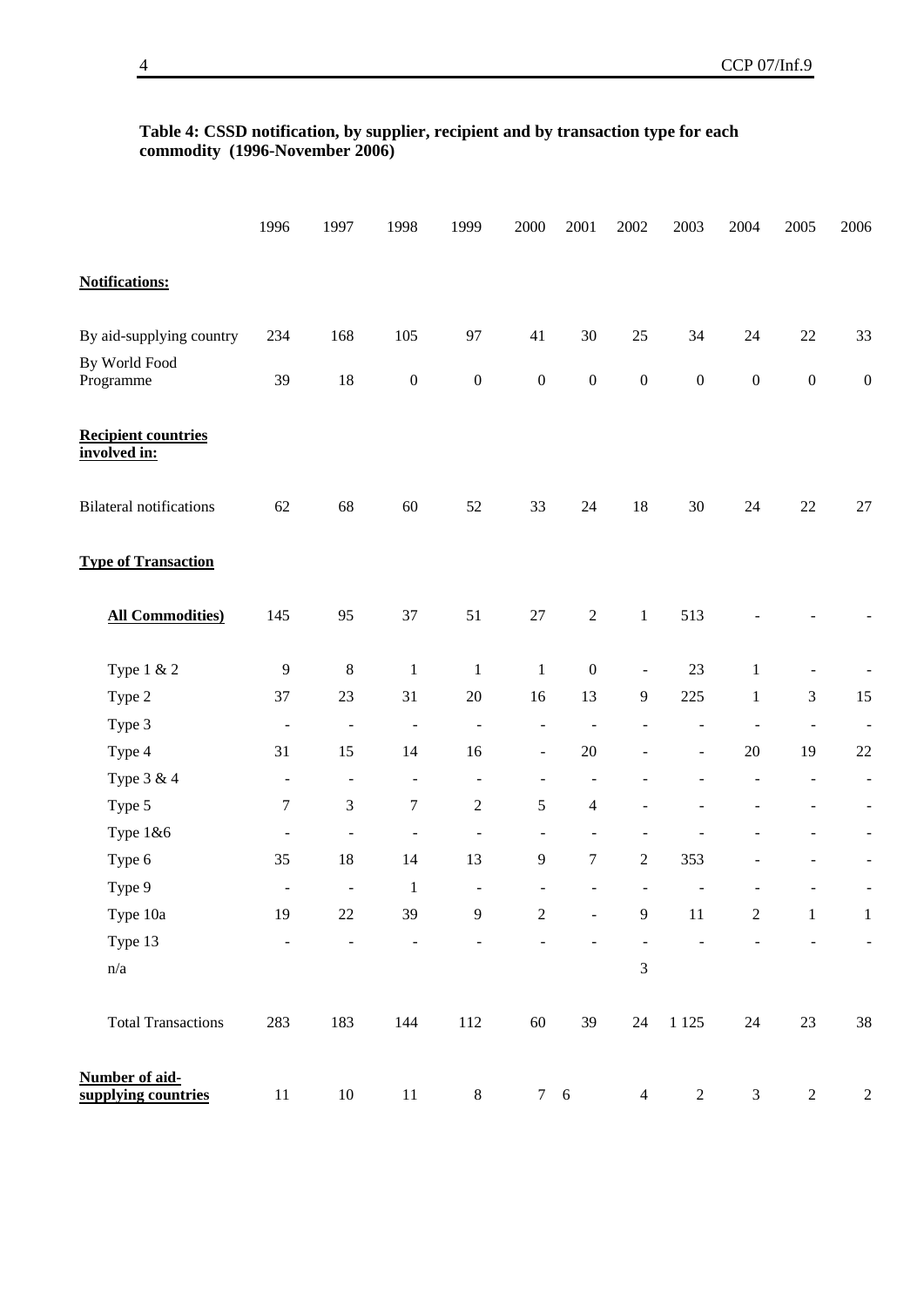| Type of Transaction, By Number and Volume (All Commodities) |     |                          |         |                          |  |  |  |  |  |
|-------------------------------------------------------------|-----|--------------------------|---------|--------------------------|--|--|--|--|--|
|                                                             | No. | Percent                  | MT      | Percent                  |  |  |  |  |  |
| Type 1                                                      | ٠   | ٠                        | ۰       | $\overline{\phantom{a}}$ |  |  |  |  |  |
| Type 1 & 2                                                  | ٠   | $\overline{\phantom{a}}$ | ۰       | $\overline{\phantom{a}}$ |  |  |  |  |  |
| Type 2                                                      | 15  | 39.5%                    | 185,150 | 46.7%                    |  |  |  |  |  |
| Type 4                                                      | 22  | 57.9%                    | 157,742 | 39.8%                    |  |  |  |  |  |
| Type 5                                                      | ٠   | ٠                        | ۰       | ۰.                       |  |  |  |  |  |
| Type 6                                                      |     | ۰                        |         | $\overline{\phantom{a}}$ |  |  |  |  |  |
| Type 10a                                                    | 1   | 2.6%                     | 53,750  | 13.6%                    |  |  |  |  |  |
|                                                             |     |                          |         |                          |  |  |  |  |  |
| Total                                                       | 38  | 100.0%                   | 396,642 | 100.0%                   |  |  |  |  |  |

#### **Table 5: Commodity transactions reported to the CSSD, 2006**

Type of Transaction, By Number and Volume (All Commodities)

#### **TYPES**

- 1. Donations of domestically produced commodities from a government to a government of an importing country, an intergovernmental organization or a private institution for free distribution directly to the final consumers in the importing country.
- 2. Donations of domestically produced commodities from a government to a government of an importing country, or an intergovernmental organization or a private institution for distribution, by means of sale on the open market of the importing country.
- 3. Monetary grants by the government of an exporting country to an importing country, for the specific purpose of purchasing a commodity from the exporting country.
- 4. Monetary grants by a government either to a supplying country (or countries) or to a recipient country for the specific purpose of purchasing a commodity from an exporting country (or countries) or from local suppliers in the recipient country for delivery to/in the specific recipient country.
- 5. Monetary grants by a government to an intergovernmental organization or to a private institution for the specific purpose of purchasing commodities in the open market (including local purchase) for delivery to/in eligible recipient countries (developing countries).
- 6. Transfers of commodities under the rules and established procedures of the World Food Programme.
- 7. Sales from the currency of the importing country which is not transferable and is not convertible into currency of the importing country which is not transferable and is not convertible into currency or goods and services for use by the contributing country.
- 8. Sales for the currency of the importing country which is partially convertible into currency or goods and services for use by the contributing country.
- 9. Government-sponsored loans of agricultural commodities repayable in kind.
- 10. Sales on credit in which, as a result of government intervention, or of a centralized marketing scheme, the interest rates, period of repayment (including periods of grace) or other related terms do not conform to the commercial rates, periods or terms prevailing in the world market. In particular with respect to period of repayment, credit transactions are distinguished as follows: (a) 10 years or more; (b) over 3 years and under 10 years.
- 11. Sales in which the funds for the purchase of commodities are obtained under a loan from the government of an exporting country tied to the purchase of those commodities, distinguished as follows with respect to period of repayment: (a) 10 years or more; (b) over 3 years and under 10 years.
- 12. Transactions under categories 1 to 4 and 7 to 11 subject to tied Usual Marketing Requirements or to tied Offset Purchasing Requirements.
- 13. Transactions under categories 1 to 4 and 7 to 11 subject to tied purchase of fixed quantities of the same or another commodity from the exporting country.
- 14. Government and non-government sponsored barter transactions not involving price concessions.
- 15. Non-government sponsored barter transactions involving price concessions
- 16. Sales for non-convertible currency non involving price concessions.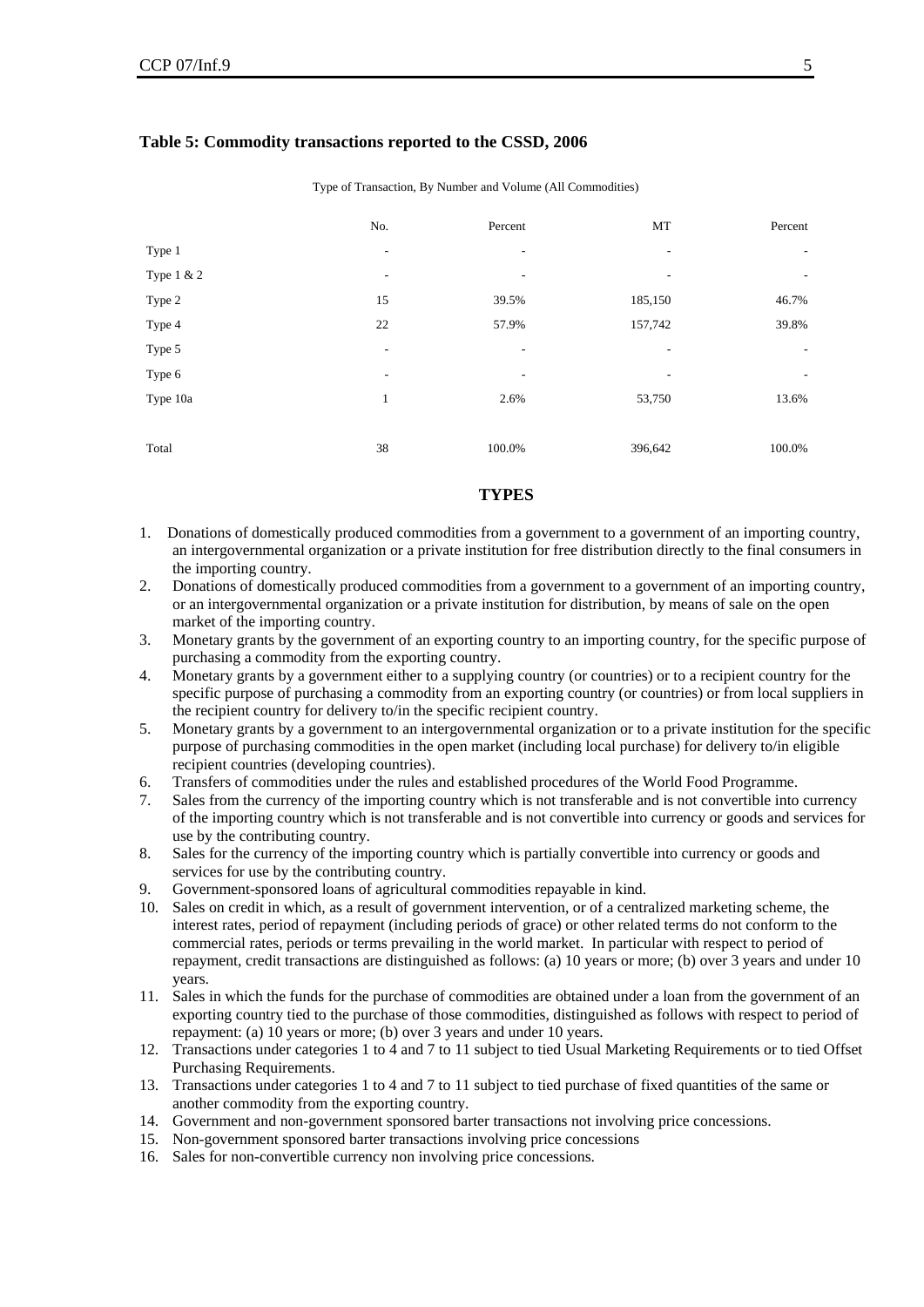### Table 6: CSSD notifications as compared to global food aid deliveries

| 000 MT                                                                      |         |         |         |         |        |        |       |                 |         |       |       |
|-----------------------------------------------------------------------------|---------|---------|---------|---------|--------|--------|-------|-----------------|---------|-------|-------|
|                                                                             | 1996    | 1997    | 1998    | 1999    | 2000   | 2001   | 2002  | 2003            | 2004    | 2005  | 2006  |
| <b>Total Food Aid Shipments</b><br>according to WFP a/<br>(all commodities) | 7 2 2 8 | 7 3 2 2 | 8 3 7 5 | 14 9 85 | 11 339 | 11 012 | 9682  | 10 227          | 7 5 0 0 | 8,250 |       |
| Volume of Food Aid<br>reported through CSSD<br>(all commodities)            | 4 5 6 5 | 3 2 5 5 | 4 3 1 5 | 7854    | 507    | 442    | 107   | * 6 9 22        | 905.3   | 203.3 | 396.6 |
| % which has been reported<br>through CSSD                                   | 63.20%  | 44.50%  | 51.50%  | 52.40%  | 4.50%  | 4.10%  | 1.10% | $\ast$<br>67.7% | 12.1%   | 2.5%  |       |

a/ Source: Food Aid Monitor, WFP (INTERFAIS), June 2006

\* 2003 figures reflect the US food aid notifications for FY 2001 and FY 2003 reported in the year 2003